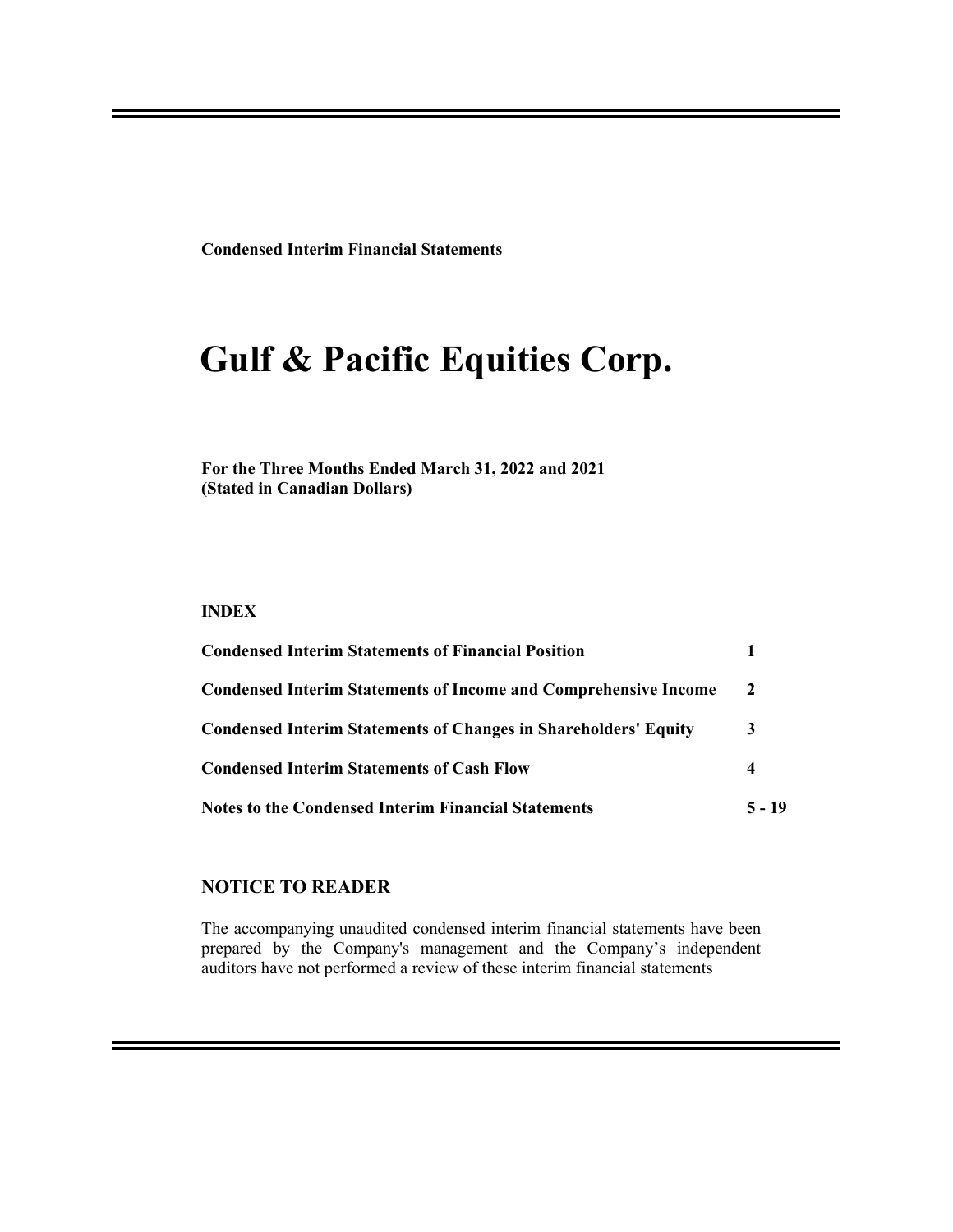Condensed Interim Statements of Financial Position Unaudited - See Notice to Reader (Stated in Canadian Dollars)

|                                          | March 31,                 | December 31,  |
|------------------------------------------|---------------------------|---------------|
|                                          | 2022                      | 2021          |
|                                          |                           | (Audited)     |
| <b>Assets</b>                            |                           |               |
| Cash and cash equivalents                | $\mathbb{S}$<br>3,017,380 | \$<br>178,058 |
| Accounts receivable                      | 287,296                   | 275,144       |
| Prepaid expenses                         | 20,314                    | 5,674         |
| Right-of-use asset (note 5)              | 16,447                    | 21,382        |
| Investment properties (note 3)           | 43,597,446                | 43,500,000    |
| Investments (note 6)                     | 56,952                    | 48,816        |
| Other assets                             | 51,448                    | 51,448        |
|                                          | \$47,047,283              | \$44,080,522  |
| <b>Liabilities</b>                       |                           |               |
| Accounts payable and accrued liabilities | \$2,640,461               | \$2,376,605   |
| Mortgages (notes 4, 9)                   | 21,985,095                | 19,272,565    |
| Lease liability (note 5)                 | 18,293                    | 23,627        |
| Loan payable (notes 7, 9)                | 1,697,000                 | 1,697,000     |
| Government loan payable (note 8)         | 36,729                    | 38,099        |
| Deferred income taxes                    | 1,418,000                 | 1,424,000     |
|                                          | 27,795,578                | 24,831,896    |
| <b>Shareholders' Equity</b>              |                           |               |
| Share Capital (note 10a)                 | 7,453,322                 | 7,453,322     |
| <b>Contributed Surplus</b>               | 2,946,917                 | 2,946,917     |
| <b>Retained Earnings</b>                 | 8,851,466                 | 8,848,387     |
|                                          | 19,251,705                | 19,248,626    |
|                                          | \$47,047,283              | \$44,080,522  |
|                                          |                           |               |

The accompanying notes form an integral part of these condensed interim financial statements.

Approved on behalf of the Board

"Anthony J. Cohen", Director "Greg K. W. Wong", Director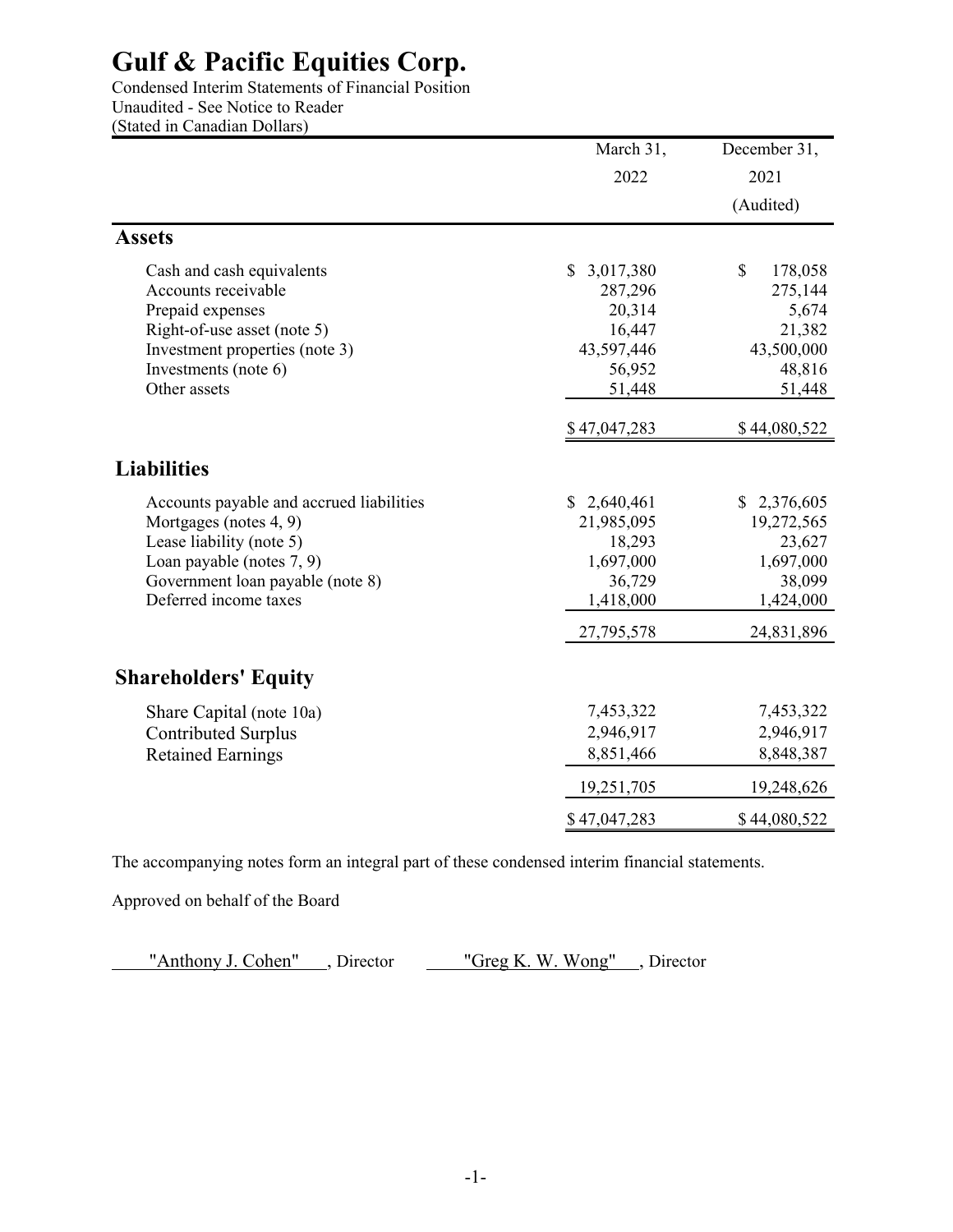Condensed Interim Statements of Income and Comprehensive Income For the Three Months Ended March 31 Unaudited - See Notice to Reader (Stated in Canadian dollars)

|                                                                                            |              | 2022       | 2021          |
|--------------------------------------------------------------------------------------------|--------------|------------|---------------|
| <b>Revenue</b>                                                                             |              |            |               |
| Rental                                                                                     | $\mathbb{S}$ | 681,887    | \$<br>637,498 |
| Step rent                                                                                  |              | (13,261)   | (14, 539)     |
| Common area and realty tax recoveries                                                      |              | 271,378    | 250,079       |
|                                                                                            |              | 940,004    | 873,038       |
| <b>Expenses</b>                                                                            |              |            |               |
| Interest                                                                                   |              | 353,181    | 279,680       |
| Operating costs and realty taxes                                                           |              | 454,330    | 432,179       |
| Administration                                                                             |              | 202,242    | 155,825       |
| Amortization (note 5)                                                                      |              | 4,935      | 4,934         |
| Share-based compensation (note 11)                                                         |              |            |               |
|                                                                                            |              | 1,014,688  | 872,618       |
| Net Income (Loss) before income taxes and                                                  |              |            |               |
| the undernoted                                                                             |              | (74, 684)  | 420           |
|                                                                                            |              |            |               |
| Unrealized gain from investments                                                           |              | 8,136      | 8,136         |
| Gain on revaluation of government loan payable (note 8)                                    |              | 1,814      |               |
| Government grant (note 8)                                                                  |              |            | 12,669        |
| Fair value adjustment (note 3)                                                             |              | 61,813     | 53,441        |
| Net Income (Loss) before income taxes                                                      |              | (2,921)    | 74,666        |
| Deferred income tax recovery                                                               |              | 6,000      | 43,000        |
| <b>Net Income and Comprehensive Income</b>                                                 | \$           | 3,079      | \$<br>117,666 |
| <b>Net Income per Share - Basic (note 10b)</b>                                             | \$           |            | \$<br>0.01    |
|                                                                                            |              |            |               |
| Net Income per Share - Diluted (note 10b)                                                  | \$           |            | \$<br>0.01    |
| <b>Weighted Average Number of Common</b><br><b>Shares Outstanding - Basic (note 10b)</b>   |              | 21,290,685 | 21,290,685    |
|                                                                                            |              |            |               |
| <b>Weighted Average Number of Common</b><br><b>Shares Outstanding - Diluted (note 10b)</b> |              | 21,694,423 | 21,290,685    |
|                                                                                            |              |            |               |

The accompanying notes form an integral part of these condensed interim financial statements.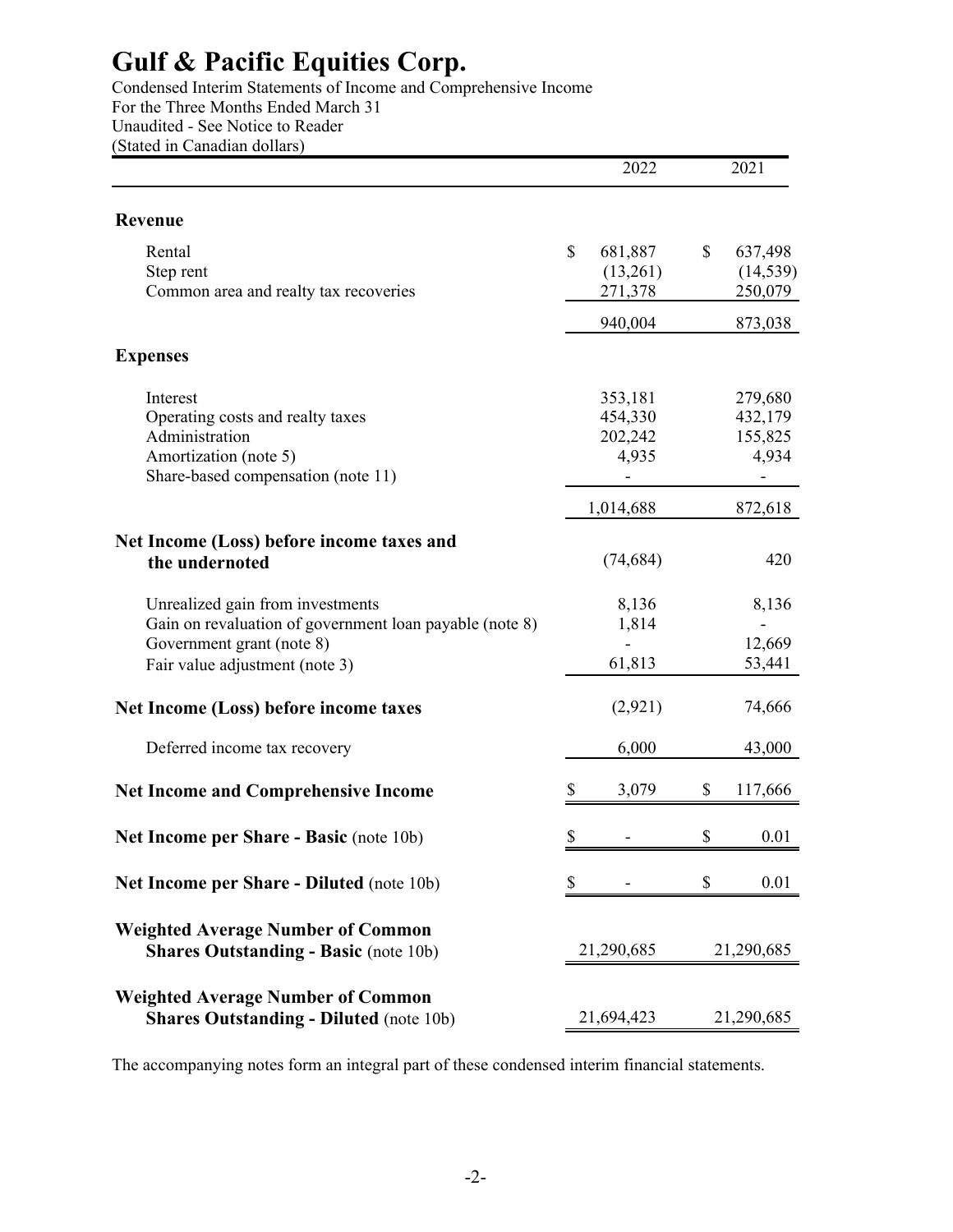Condensed Interim Statements of Changes in Shareholders' Equity For the Three Months Ended March 31 Unaudited - See Notice to Reader (Stated in Canadian dollars)

|                                     | <b>Share Capital</b> |              | Contributed                                       | <b>Retained</b> |                         |
|-------------------------------------|----------------------|--------------|---------------------------------------------------|-----------------|-------------------------|
|                                     | <b>Shares</b>        | Amount       | <b>Surplus</b>                                    | Earnings        | <b>Total</b>            |
| <b>Balance - January 1, 2021</b>    | 21,290,685 \$        |              | 7,453,322 \$ 2,812,409 \$ 4,458,377 \$ 14,724,108 |                 |                         |
| Net income and comprehensive income |                      |              |                                                   | 117.666         | 117,666                 |
| <b>Balance - March 31, 2021</b>     | 21,290,685 \$        | 7,453,322 \$ | 2,812,409 \$                                      |                 | 4,576,043 \$ 14,841,774 |

|                                     | <b>Share Capital</b> |                          | <b>Contributed</b>                                | <b>Retained</b>         |       |
|-------------------------------------|----------------------|--------------------------|---------------------------------------------------|-------------------------|-------|
|                                     | <b>Shares</b>        | Amount                   | <b>Surplus</b>                                    | Earnings                | Total |
| <b>Balance - January 1, 2022</b>    | 21.290.685 \$        |                          | 7,453,322 \$ 2,946,917 \$ 8,848,387 \$ 19,248,626 |                         |       |
| Net income and comprehensive income |                      | $\overline{\phantom{0}}$ |                                                   | 3,079                   | 3,079 |
| <b>Balance - March 31, 2022</b>     | 21,290,685 \$        | 7,453,322 \$             | 2,946,917 \$                                      | 8,851,466 \$ 19,251,705 |       |

The accompanying notes form an integral part of these condensed interim financial statements.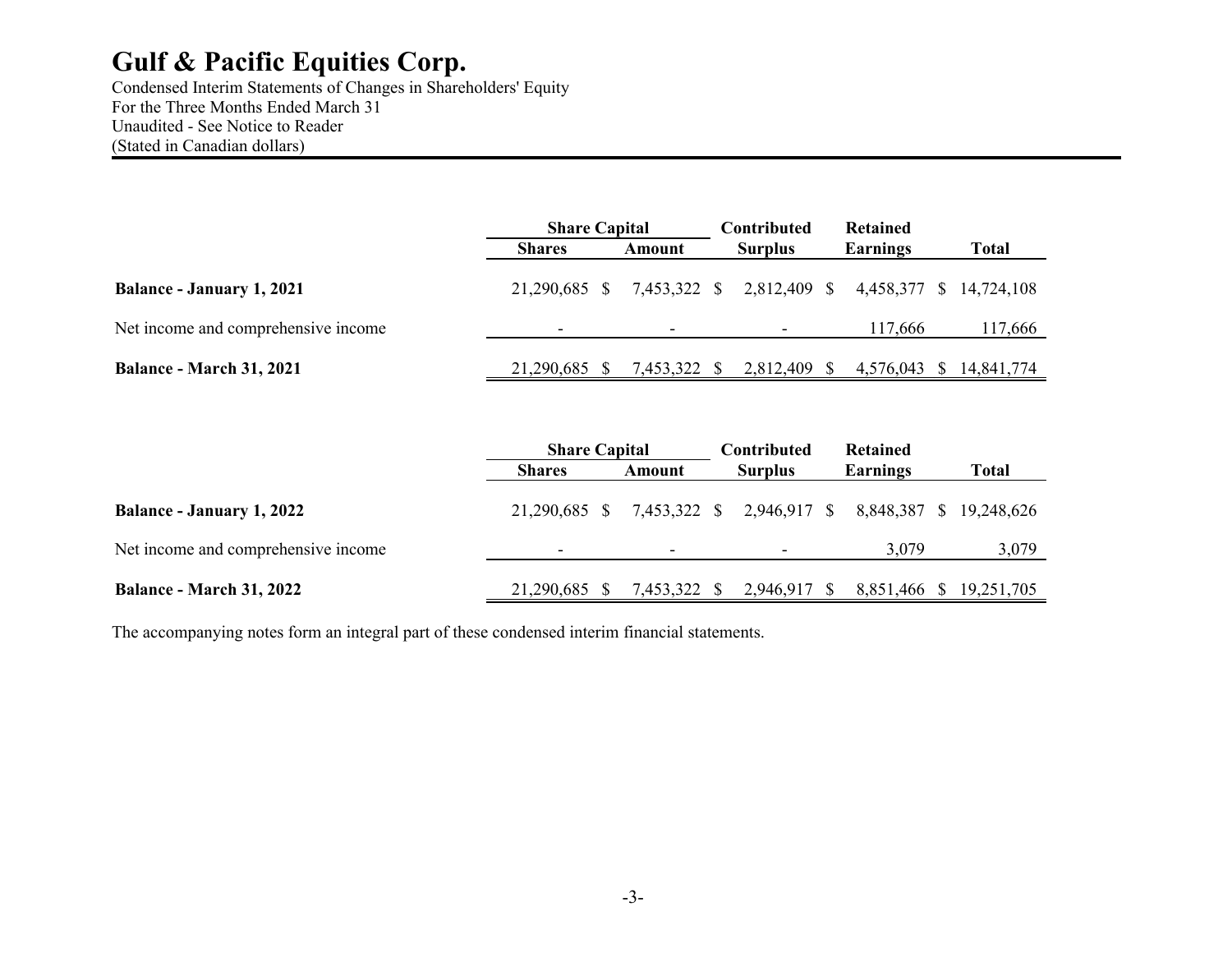Condensed Interim Statements of Cash Flow For the Three Months Ended March 31 Unaudited - See Notice to Reader (Stated in Canadian Dollars)

|                                                                                                                                                                                                                                                                       | 2022                                                                                              | 2021                                                                                               |
|-----------------------------------------------------------------------------------------------------------------------------------------------------------------------------------------------------------------------------------------------------------------------|---------------------------------------------------------------------------------------------------|----------------------------------------------------------------------------------------------------|
| <b>Cash Provided By:</b><br><b>Operating Activities</b><br>Comprehensive income<br>Add (deduct) items not affecting cash:                                                                                                                                             | \$<br>3,079                                                                                       | \$<br>117,666                                                                                      |
| Amortization of deferred financing costs<br>Amortization<br>Deferred income tax recovery<br>Amortization of deferred leasing costs<br>Step rent<br>Interest expense<br>Interest accretion<br>Gain on revaluation of government loan payable<br>Fair value adjustments | 853<br>4,935<br>(6,000)<br>49,581<br>13,261<br>351,884<br>444<br>(1, 814)<br>(69, 949)<br>346,274 | 764<br>4,935<br>(43,000)<br>48,627<br>14,539<br>278,701<br>216<br>(12,669)<br>(61, 577)<br>348,202 |
| Changes in non-cash balances related to operations:<br>Accounts receivable<br>Prepaid expenses<br>Accounts payable and accrued liabilities                                                                                                                            | (12, 152)<br>(14, 640)<br>156,703<br>476,185                                                      | 22,082<br>145,009<br>515,293                                                                       |
| <b>Financing Activities</b><br>Repayment of mortgages payable<br>Advance of government loan payable<br>Receipt of mortgage proceeds<br>Interest paid<br>Payment of lease liability<br>Financing costs paid                                                            | (283, 323)<br>3,000,000<br>(244, 469)<br>(5,596)<br>(5,000)                                       | (271, 794)<br>40,000<br>(258, 238)<br>(5,596)                                                      |
| <b>Investing Activities</b><br>Investment property leasing costs<br>Investment property construction in progress                                                                                                                                                      | 2,461,612<br>(1,029)<br>(97, 446)                                                                 | (495, 628)<br>(9, 725)                                                                             |
|                                                                                                                                                                                                                                                                       | (98, 475)                                                                                         | (9, 725)                                                                                           |
| Increase in cash and cash equivalents                                                                                                                                                                                                                                 | 2,839,322                                                                                         | 9,940                                                                                              |
| Cash and cash equivalents - beginning of period                                                                                                                                                                                                                       | 178,058                                                                                           | 147,875                                                                                            |
| Cash and cash equivalents - end of period                                                                                                                                                                                                                             | 3,017,380                                                                                         | 157,815                                                                                            |
| Cash and cash equivalents is comprised of:<br>Cash<br><b>Cash equivalents</b>                                                                                                                                                                                         | 217,380<br>2,800,000                                                                              | 157,815                                                                                            |
|                                                                                                                                                                                                                                                                       | 3,017,380                                                                                         | 157,815                                                                                            |

The accompanying notes form an integral part of these condensed interim financial statements.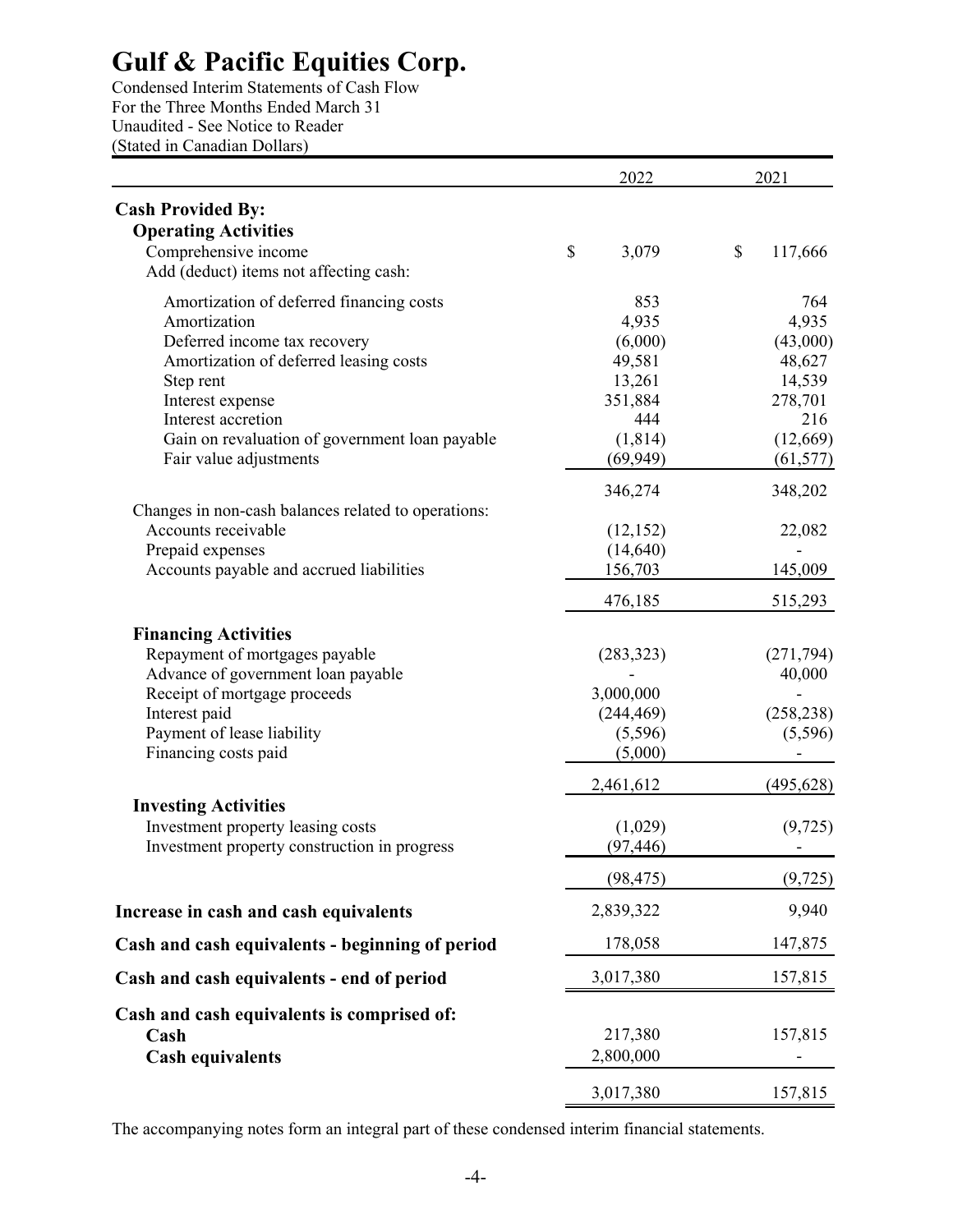Notes to the Condensed Interim Financial Statements For the Three Months Ended March 31, 2022 and 2021 Unaudited - See Notice to Reader (Stated in Canadian Dollars)

Gulf & Pacific Equities Corp. (the "Company") was incorporated under the Business Corporations Act (Alberta) on April 8, 1998 and on June 17, 1998 filed Articles of Amendment to remove certain private corporation restrictions. The registered address and records office of the Company is located at 18104 102 Avenue N.W., Edmonton, AB. The Company is listed on the TSX Venture Exchange as "TSX-V: GUF". The Company commenced active operations during the 1999 fiscal year. The Company owns and operates commercial rental properties in Western Canada. The Company does not have any affiliates nor is it the subsidiary of any entity.

In March 2020, the World Health Organization declared a global pandemic related to the outbreak of the novel strain of coronavirus, specifically identified as "COVID-19". This has resulted in governments worldwide enacting emergency measures to combat the spread of the virus. These measures which include the implementation of travel bans, self-imposed quarantine periods, and social distancing have caused material disruption to businesses resulting in a global economic disruption. At the same time, global equity markets have experienced historic volatility and weakness. Governments and central banks have reacted with significant monetary and fiscal interventions designed to stabilize domestic economic conditions. The duration and eventual impact of the COVID-19 outbreak is unknown at this time, as is the efficacy of the government and central bank interventions. It is not possible to reliably estimate the length and severity of these developments and the impact on the financial results and condition of the Company in future periods.

COVID-19 has no physical impact on the three properties located in northern Alberta. However, COVID-19 does significantly impact the daily operations of the Company, the operations of the tenants, the rental payments from tenants, the cost of operations at each property and the Company's ability to access funds in the capital markets for financing.

### **1. Basis of Presentation**

a) Statement of Compliance

The Company's condensed interim financial statements have been prepared in accordance with IAS 34, Interim Financial Reporting ("IAS 34"). The condensed interim financial statements do not include all of the information required for annual financial statements.

These condensed interim financial statements should be read in conjunction with the Company's audited financial statements for the year ended December 31, 2021.

The polices applied in the Company's condensed interim financial statements are in accordance with International Financial Reporting Standards ("IFRS") effective as of March 31, 2022 as issued by the International Accounting Standards Board.

These financial statements were authorized for issuance by the Board of Directors on May 19, 2022.

b) Basis of Measurement

The Company's financial statements have been prepared on a going concern basis using the historical cost basis except for investment properties and investments which have been measured at fair value.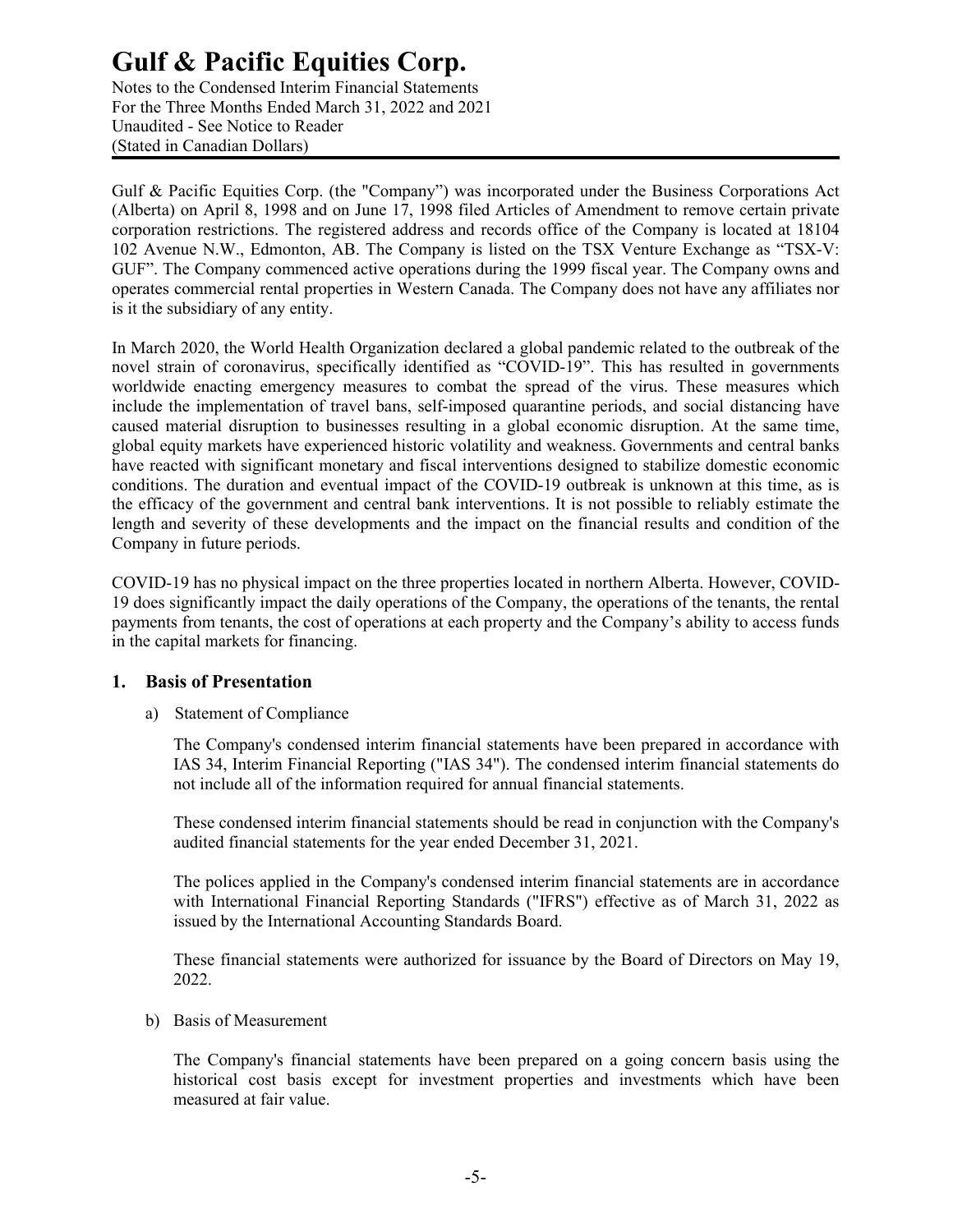Notes to the Condensed Interim Financial Statements For the Three Months Ended March 31, 2022 and 2021 Unaudited - See Notice to Reader (Stated in Canadian Dollars)

#### **1. Basis of Presentation (continued)**

c) Functional and Presentation Currency

The Company's functional currency is Canadian Dollars and the financial statements are presented in Canadian Dollars.

d) Critical judgments, accounting estimates and assumptions

The Company makes estimates and assumptions that affect the carrying amounts of assets and liabilities, disclosure of contingent assets and liabilities and the reported amount of earnings for the period. Actual results could differ. The estimates and assumptions that the Company considered critical are described below:

#### *i) Investment properties*

The fair value of the investment properties is determined based on either internal valuation models incorporating market evidence or valuations performed by independent third party appraisers. The determination of the fair value of investment properties requires the use of estimates such as future cash flows from assets (such as tenant profiles, future revenue streams and overall repair and condition of the property) and discount rates applicable to those cash flows. These estimates are based on market conditions existing at the reporting date. The following approaches, either individually or in combination, are used in the determination of the fair value of the investment properties:

The Direct Capitalization Income Approach derives market value by estimating the future cash flows that will be generated by the property and then applying an appropriate capitalization rate or discount rate to those cash flows. This approach can utilize the direct capitalization method and/or the discounted cash flow analysis.

The Direct Comparison Approach involves comparing or contrasting the recent sale, listing or optioned prices of properties comparable to the subject and adjusting for any significant differences between them.

Management reviews each appraisal (when obtained) and ensures the assumptions used by the appraisers are reasonable and the final fair value amount reflects those assumptions used in the various approaches above. Where an external appraisal is not obtained at the reporting date, management prepares internal valuations, for each investment property, to estimate the fair value.

Judgment is also applied in determining the extent and frequency of independent appraisals in order to determine fair values. The significant assumptions used by management in estimating the fair value of investment properties are set out in note 3.

In addition, the Company makes judgments with respect to whether tenant improvement expenditures represent an asset with a future economic benefit to the Company which impacts whether or not such amounts are treated as additions to the investment properties.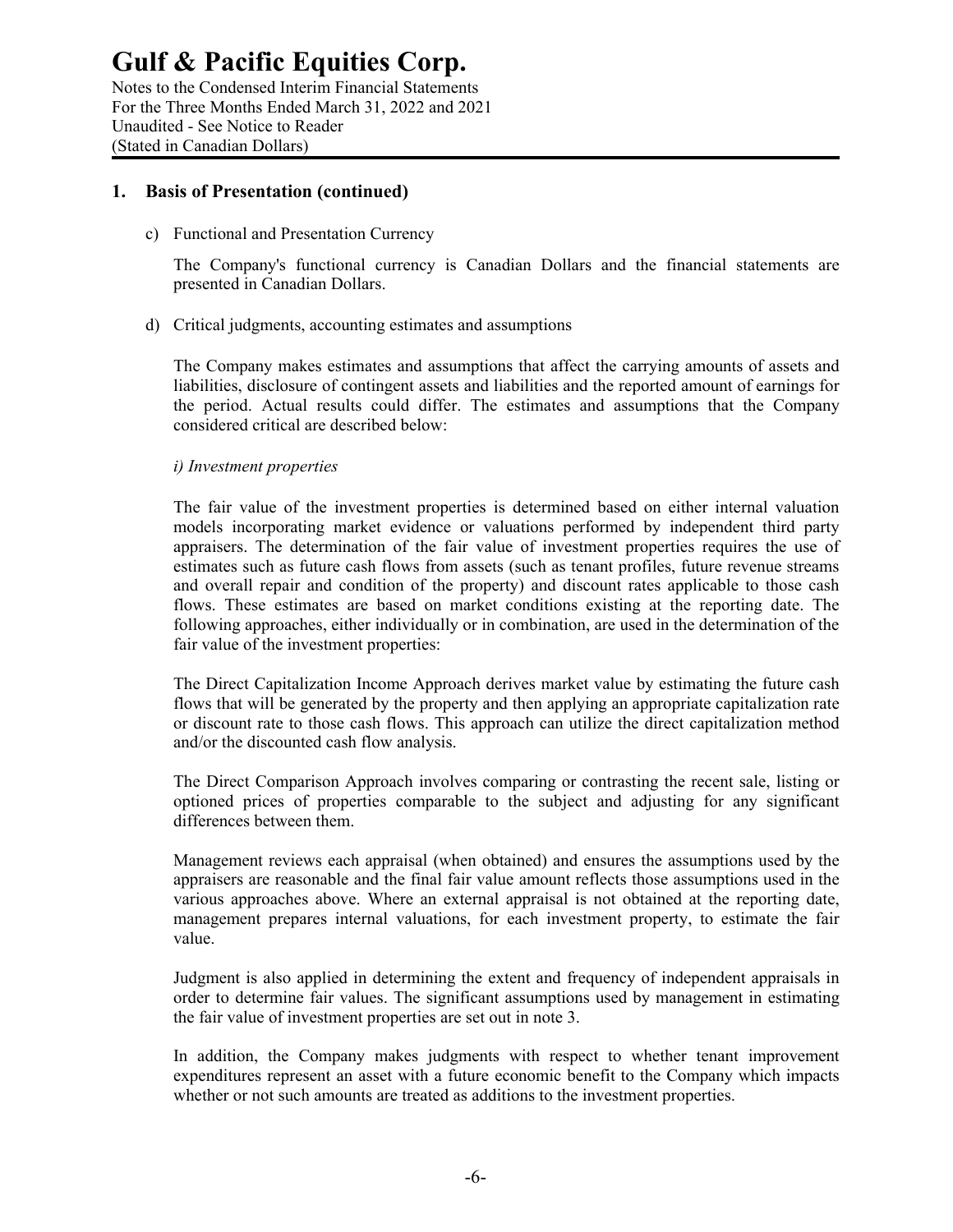Notes to the Condensed Interim Financial Statements For the Three Months Ended March 31, 2022 and 2021 Unaudited - See Notice to Reader (Stated in Canadian Dollars)

### **1. Basis of Presentation (continued)**

d) Critical judgments, accounting estimates and assumptions (continued)

#### *ii) Leases*

The Company makes judgments in determining whether certain leases, in particular those tenant leases with long contractual terms where the lessee is the sole tenant in a property, are operating or finance leases. The Company has determined that all of its leases are operating leases.

Additional critical accounting estimates and assumptions include those used for estimating current and deferred taxes, certain accrued liabilities, assessing the allowance for doubtful accounts on trade receivables and determining the values of financial instruments for disclosure purposes.

#### **2. Summary of Significant Accounting Policies**

The Company's complete accounting policies have been included in the audited financial statements for the year ended December 31, 2021. Except for the items described below, the accounting policies the Company followed in the preparation of these condensed interim financial statements were the same as those applied by the Company in the annual financial statements as at and for the year ended December 31, 2021.

a) Cash and cash equivalents

Cash and cash equivalents includes balances with banks and term deposits that can be redeemed at any time.

b) Changes in accounting standards effective January 1, 2022

The IASB issued an amendment to IAS 16, Property, Plant and Equipment, to prohibit the deducting from property, plant and equipment amounts received from selling items produced while preparing an asset for its intended use. Instead, sales proceeds and its related costs must be recognized in profit or loss. The amendment will require companies to distinguish between costs associated with producing and selling items before the item of property, plant and equipment is available for use and costs associated with making the item of property, plant and equipment available for its intended use. The amendment is effective for annual periods beginning on or after January 1, 2022, with earlier application permitted. The adoption of this amendment did not have any impact on the Company's condensed interim financial statements.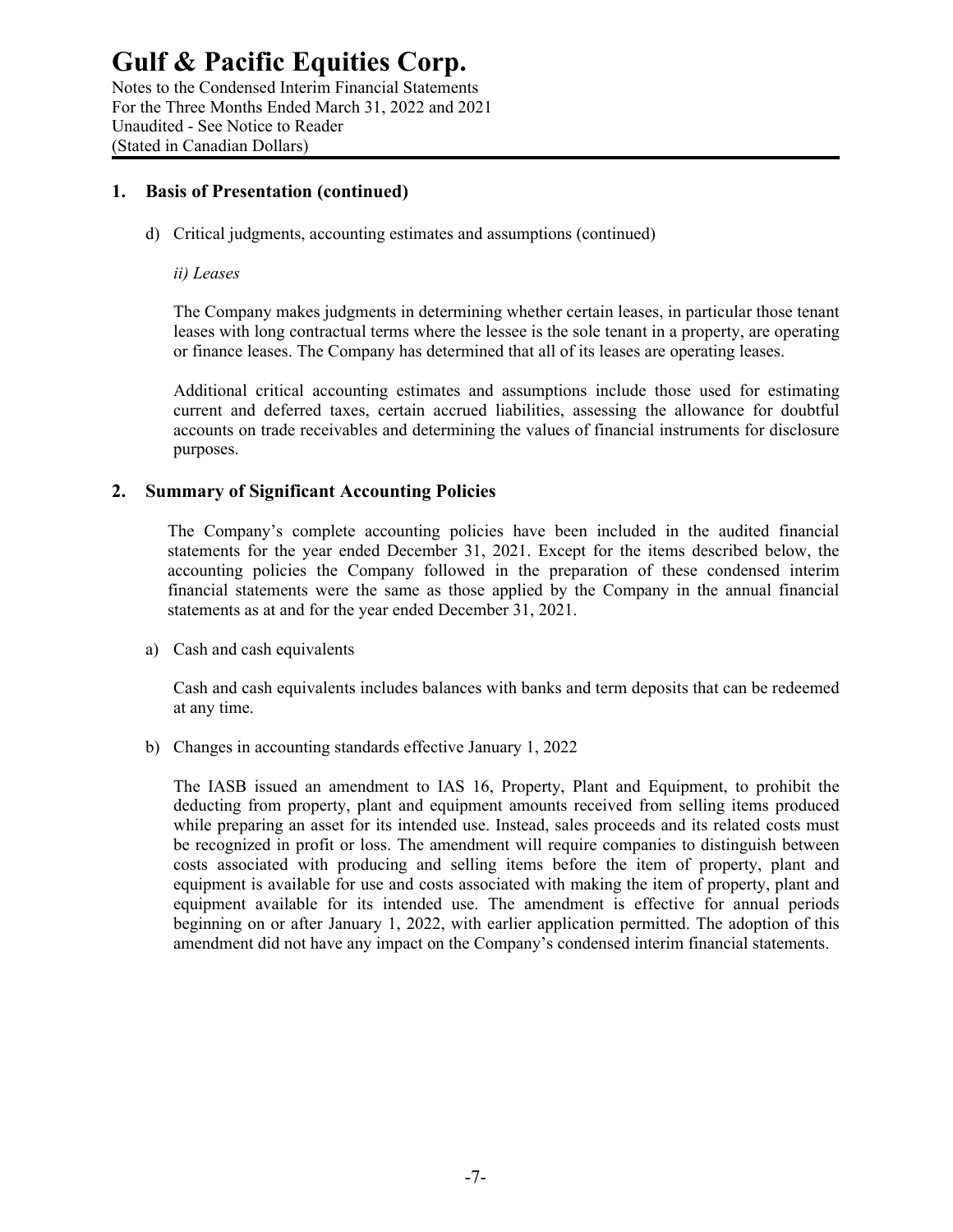Notes to the Condensed Interim Financial Statements For the Three Months Ended March 31, 2022 and 2021 Unaudited - See Notice to Reader (Stated in Canadian Dollars)

### **3. Investment Properties**

|                                           | <b>March 31, 2022</b>        | <b>December 31, 2021</b> |
|-------------------------------------------|------------------------------|--------------------------|
| <b>Balance - Opening</b><br>Leasing costs | \$<br>43,500,000 \$<br>1,029 | 39,600,000<br>151,447    |
| Reduction in cost basis                   |                              | (251, 045)               |
| Leasing costs amortization                | (49, 581)                    | (202,749)                |
| Accrued rent receivable                   | (13,261)                     | (38, 419)                |
| Fair value adjustment                     | 61,813                       | 4,240,766                |
| Construction in progress                  | 97,446                       |                          |
| <b>Balance - Ending</b>                   | \$<br>43,597,446 \$          | 43,500,000               |

The Company holds three investment properties and determines the fair value of each investment property based on external appraisals and internal review.

During the period ended March 31, 2022, the Company began construction of a pad site on one of the investment properties. The costs associated with the construction are added to the investment properties balance and carried on a cost basis until the construction is completed and an estimated market value can be determined. As at March 31, 2022, the Company had incurred costs of \$97,446 (December 31, 2021 - \$Nil) for construction in progress which is included in investment properties.

As at March 31, 2022, management determined that there was no change in the fair value of two (2) of the properties for which an external appraisal was obtained as of December 31, 2021.

As at December 31, 2021, management used a discounted cash flow approach performed by an external appraisal for two (2) of the properties that are material to the financial statements. External appraisals for two of the three properties, totaling \$43,100,000, were obtained as of December 31, 2021. As at December 31, 2021, the external fair value of \$43,100,000 was determined for two properties based on a discounted cash flow approach. Internal rate of return of 8% to 8.25% and terminal capitalization rates of 7.00% to 7.25% as at December 31, 2021 were used to determine the fair value of the properties. The weighted average internal rate of return was 8.18% and weighted average terminal capitalization rate was 7.18% for December 31, 2021.

An external appraisal for the third property of \$900,000 was obtained as of October 21, 2013. As at March 31, 2022 and December 31, 2021, internal fair value for the third property of \$400,000 was determined based on the direct capitalization income approach using a capitalization rate of 7%.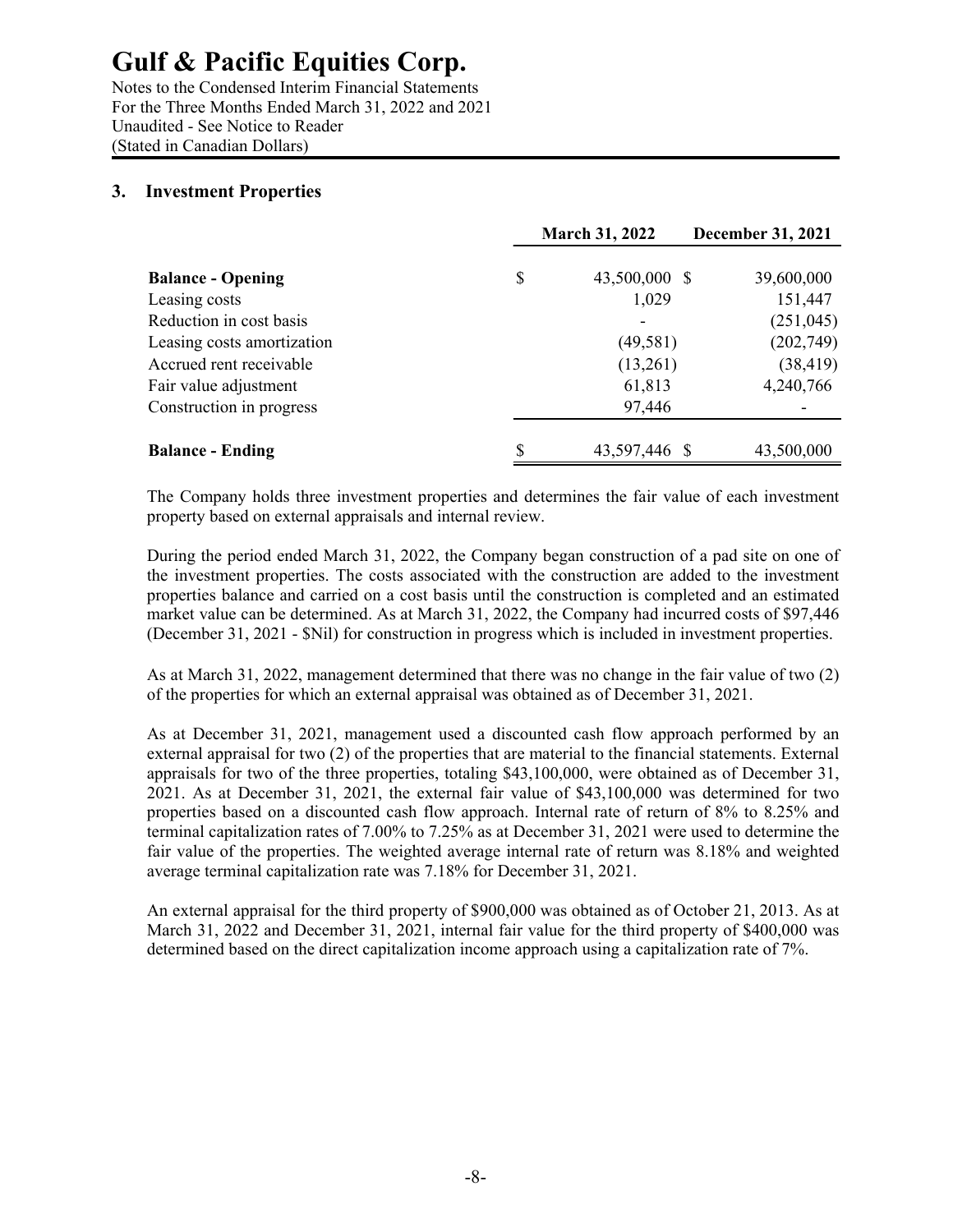Notes to the Condensed Interim Financial Statements For the Three Months Ended March 31, 2022 and 2021 Unaudited - See Notice to Reader (Stated in Canadian Dollars)

### **3. Investment Properties (continued)**

Capitalized income approach: The fair value is determined by applying a capitalization rate to stabilized net operating income which incorporates allowances for vacancy, management fees and structural reserves for capital expenditures for the investment property. The resulting capitalized value is further adjusted, where appropriate, for costs to stabilize the income and non-recoverable capital expenditures. Management obtains new external appraisals if the conditions disclosed change materially. As at March 31, 2022 and December 31, 2021, the Company valued one (1) investment property using this method which is classified as level 3 based on the fair value hierarchy.

Discounted cash flow method: Discount rates are applied to the forecasted cash flows reflecting the initial terms of the leases for the specific property and assumptions as to renewal and new leasing activity. The key assumptions are the normalized first year cash flows, the growth rate applied to the first year cash flows over the analysis period of the investment property, and the discount rate applied over the useful life of the investment property. As at March 31, 2022 and December 31, 2021, the Company valued two (2) investment properties using this method which is classified as level 3 based on the fair value hierarchy.

The discounted cash flow method includes a variety of inputs, variables, and assumptions as part of its valuation model. The most significant input included is the discount rate. As at March 31, 2022 and December 31, 2021, a 25-basis point increase in the discount rate would result in a \$763,000 decrease in the estimated fair value of investment properties and a 25-basis point decrease in the discount rate would result in a \$785,000 increase in the estimated fair value of the investment properties.

As at March 31, 2022, the duration and eventual impact of the COVID-19 outbreak is unknown. It is currently not possible to estimate the long term impact that COVID-19 will have in determining estimates of fair market value for the Company's investment properties. The significant assumptions used in the assessment of fair value could potentially be impacted, all of which may impact the underlying valuation of the investment properties.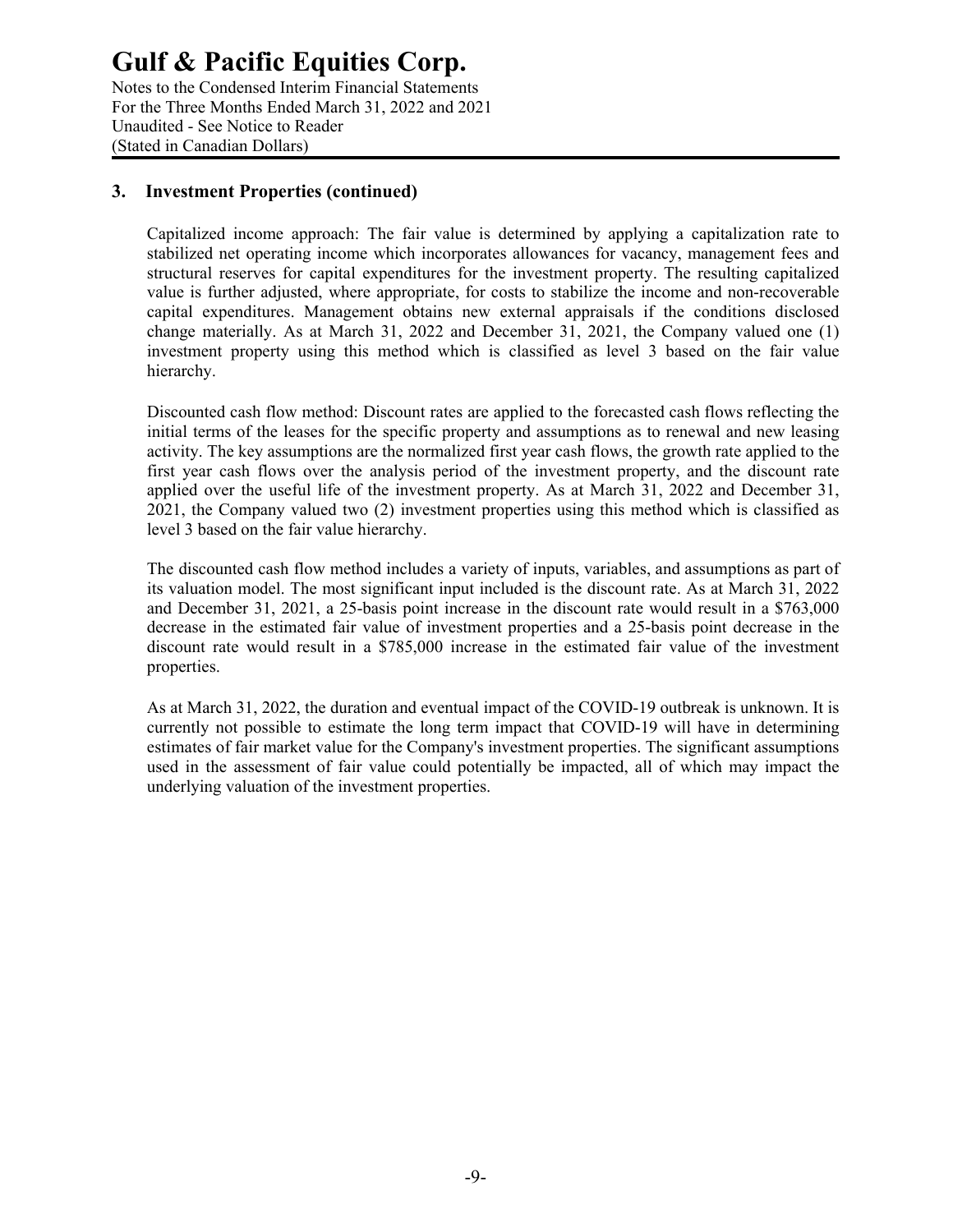Notes to the Condensed Interim Financial Statements For the Three Months Ended March 31, 2022 and 2021 Unaudited - See Notice to Reader (Stated in Canadian Dollars)

### **4. Mortgages**

|                                                                                                                                                                                                                          |               | <b>March 31, 2022</b> | December 31, 2021 |
|--------------------------------------------------------------------------------------------------------------------------------------------------------------------------------------------------------------------------|---------------|-----------------------|-------------------|
| Mortgage payable, bearing interest at 5.85%, repayable<br>monthly in blended principal and interest<br>payments of \$3,835, due December 1, 2023                                                                         | \$            | 258,580               | \$<br>266,278     |
| Mortgage payable, bearing interest at 5.26%, repayable<br>monthly in blended principal and interest<br>payments of \$112,710, due April 1, 2023                                                                          |               | 12,540,479            | 12,714,408        |
| Mortgage payable, bearing interest at 5.26%, repayable<br>monthly in blended principal and interest<br>payments of \$29,597, due April 1, 2023                                                                           |               | 3,292,996             | 3,338,668         |
| Mortgage payable, bearing interest at prime plus 1%,<br>requires interest only payments until March 4,<br>2023 and then repayable monthly in fixed<br>principal payments of \$12,500 plus interest,<br>due March 4, 2027 |               | 3,000,000             |                   |
| Loan payable, bearing interest at 5.26%, repayable<br>monthly in blended principal and interest<br>payments of \$2,215, due April 1, 2023                                                                                |               | 246,430               | 249,848           |
| Non-revolving loan payable, bearing interest at 4.48%,<br>repayable monthly in fixed principal payments<br>of \$17,535 plus interest, due April 1, 2025                                                                  |               | 2,682,924             | 2,735,530         |
|                                                                                                                                                                                                                          |               | 22,021,409            | 19,304,732        |
| Unamortized mortgage financing costs                                                                                                                                                                                     |               | (36,314)              | (32,167)          |
|                                                                                                                                                                                                                          | $\mathcal{S}$ | 21,985,095            | \$<br>19,272,565  |

The mortgages are secured by a general security agreement, the underlying revenue-producing properties, an assignment of rents and an assignment of fire insurance.

The unamortized mortgage financing costs consist of fees and costs incurred to obtain the mortgage financing less accumulated amortization. For the three months ended March 31, 2022, interest expense on the statement of income and comprehensive income includes amortized mortgage financing costs of \$853 (2021 - \$764).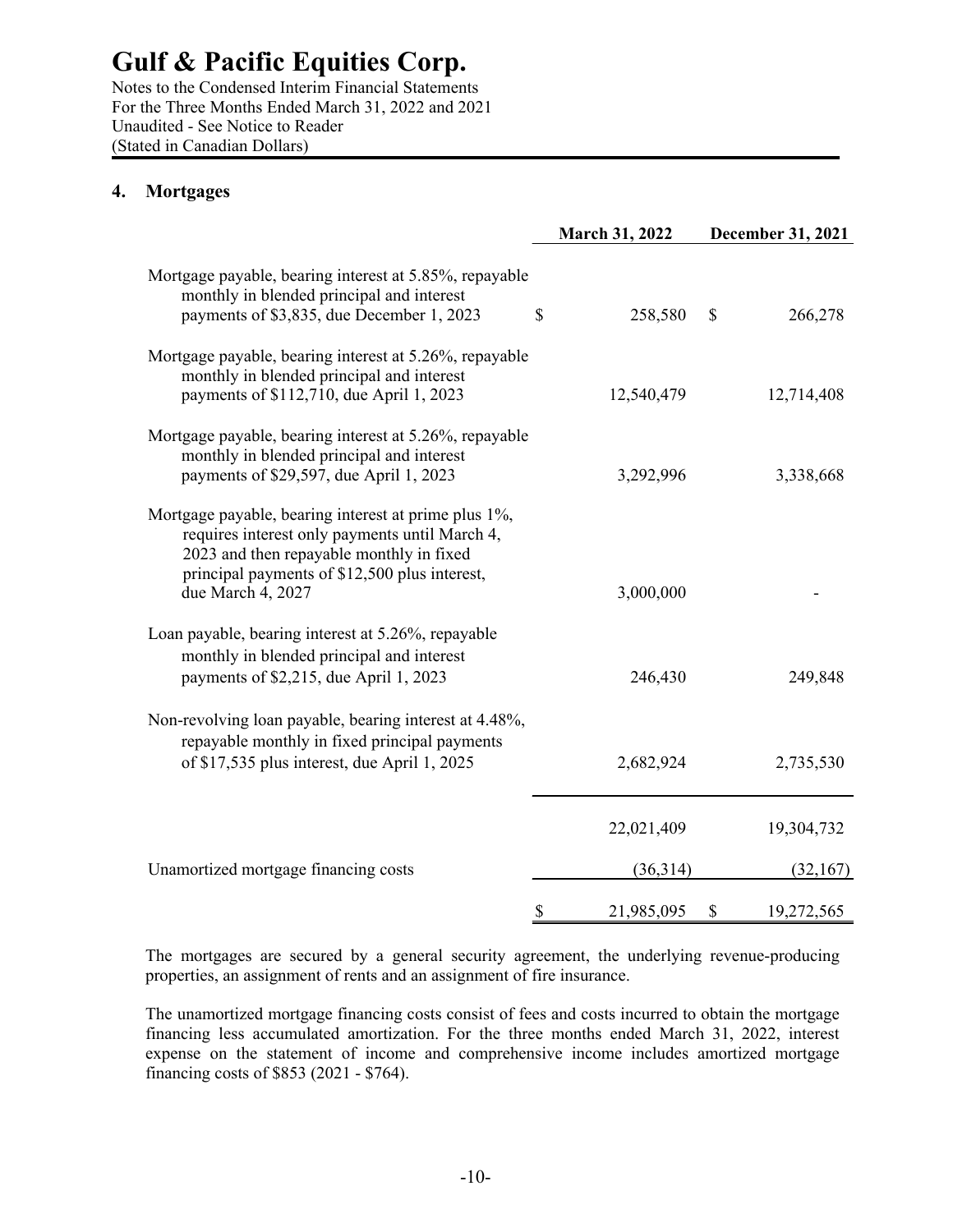Notes to the Condensed Interim Financial Statements For the Three Months Ended March 31, 2022 and 2021 Unaudited - See Notice to Reader (Stated in Canadian Dollars)

#### **4. Mortgages (continued)**

During the three months ended March 31, 2022, the Company completed a \$3,000,000 loan financing for the construction of a pad site at a Company property. Monthly interest only payments are payable on the loan for the first twelve (12) months after drawdown, at a variable rate of the Bank's prime lending rate plus 1%. As at March 31, 2022, the interest rate on the loan is 3.70%. Following, the interest only period, the loan is repayable in monthly payments of principal and interest based on an amortization period of twenty (20) years.

### **5. Right-of-Use Asset and Lease Liability**

#### a) Right-of-use asset

The following is the continuity of the cost and accumulated amortization of the right-of-use asset for office space as at and for the year ended:

|                                        | <b>March 31, 2022</b> | <b>December 31, 2021</b> |
|----------------------------------------|-----------------------|--------------------------|
| Cost                                   |                       |                          |
| Balance, beginning of the period<br>\$ | 80,590 \$             | 80,590                   |
| Lease additions                        |                       |                          |
| Balance, end of the year               | 80,590 \$             | 80,590                   |
| <b>Accumulated amortization</b>        |                       |                          |
| \$<br>Balance, beginning of the period | 59,208 \$             | 39,472                   |
| Amortization                           | 4,935                 | 19,736                   |
| S<br>Balance, end of the period        | 64,143 \$             | 59,208                   |
| Carrying amount                        | 16.447                | 21,382                   |

#### b) Lease liability

The following is the continuity of the lease liability as at and for the year end:

|                                     | <b>March 31, 2022</b> | <b>December 31, 2021</b> |  |
|-------------------------------------|-----------------------|--------------------------|--|
| Balance, beginning of the period    | 23,627 \$             | 44,277                   |  |
| Lease additions                     |                       |                          |  |
| Lease payments                      | (5,596)               | (22, 384)                |  |
| Interest expense on lease liability | 262                   | ,734                     |  |
| Balance, end of the period          | 18.293                | 23,627                   |  |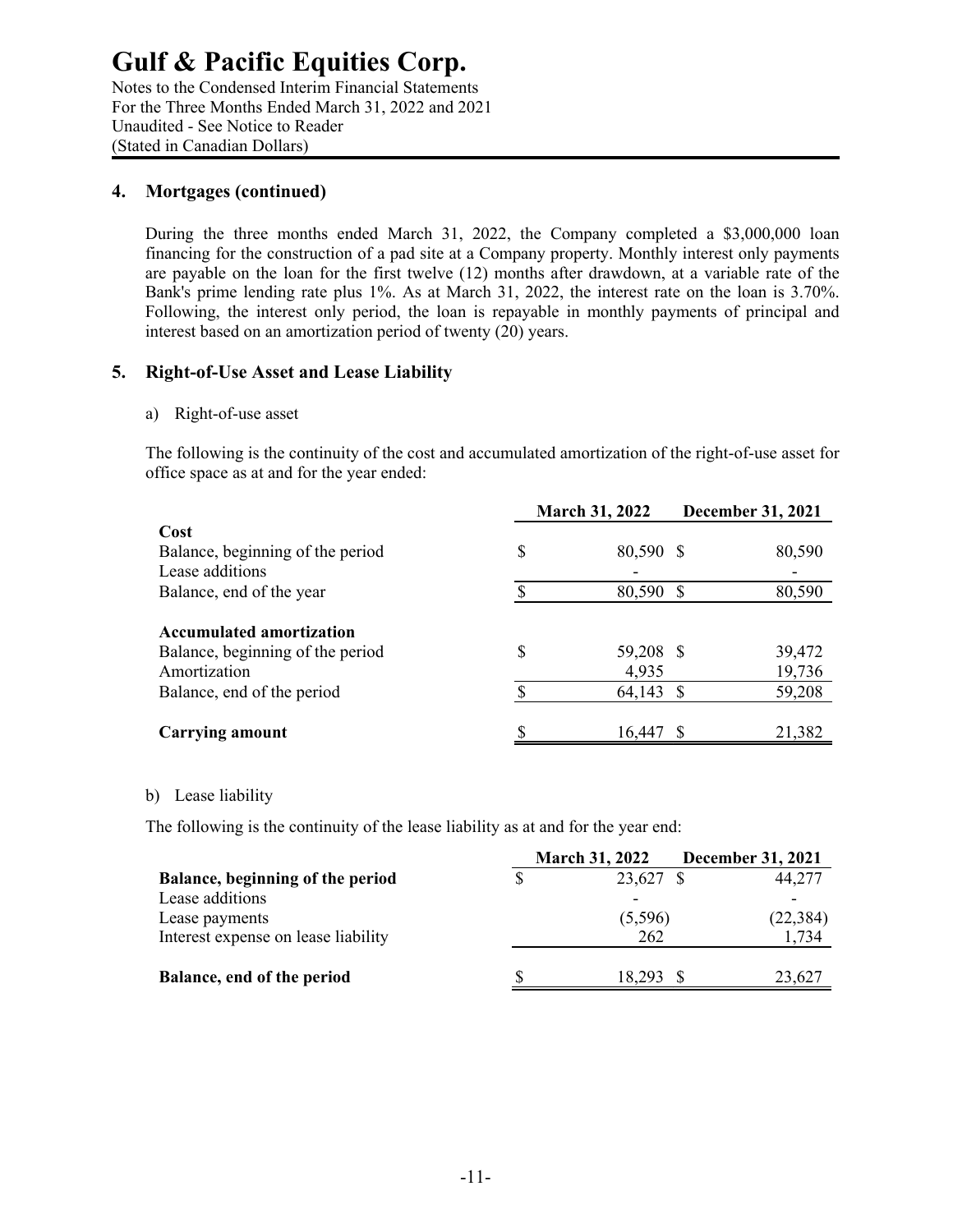Notes to the Condensed Interim Financial Statements For the Three Months Ended March 31, 2022 and 2021 Unaudited - See Notice to Reader (Stated in Canadian Dollars)

### **5. Right-of-Use Asset and Lease Liability (continued)**

b) Lease liability (continued)

The Company used its incremental borrowing rate of 5.25% to measure the lease liability.

Future minimum lease payments under the lease liability are as follows:

| 2022                                    | 16.789 |
|-----------------------------------------|--------|
| 2023                                    | 1,865  |
| Total minimum lease payments            | 18.654 |
| Less: future interest expense           | (361)  |
| Present value of minimum lease payments | 18.293 |

### **6. Financial instruments hierarchy and investments at fair value**

Fair value measurements are based on a three-level fair value hierarchy based on inputs used in determining fair value of financial assets and liabilities. The hierarchy of inputs is summarized as follows:

*Level 1* - inputs used to value financial assets and liabilities are unadjusted quoted prices in active markets for identical assets or liabilities.

*Level 2* - inputs used to value financial assets and liabilities are other than quoted prices included in Level 1 that are observable either directly or indirectly for the asset or liability.

*Level 3* - inputs used to value financial assets and liabilities are not based on observable market data.

As at March 31, 2022, the Company holds 1,627,200 (December 31, 2021 - 1,627,200) common shares of a related company at a fair value of \$56,952 (December 31, 2021 - \$48,816). The companies are related by virtue of the fact that they have the same President and CFO. Original cost of the investment was \$81,360. The aforementioned investment is classified as level 1 in the fair value hierarchy.

The Company did not record any transfers between fair value levels during the year.

### **7. Loan Payable**

The loan payable is due to a related corporation, Ceyx Properties Ltd. During the year ended December 31, 2021, the Company received additional loan proceeds of \$500,000 and repaid \$150,000 of the loan principal. The balance outstanding as at March 31, 2022 is \$1,697,000 (December 31, 2021 - \$1,697,000).

The loan is unsecured, has no fixed terms of repayment, with access to a maximum value of up to \$6,000,000, with interest payable at 6% per annum. Interest is accrued but not compounded. The loan is to be used for financing of the leasing and development of the investment properties, along with general working capital purposes. The companies are related by virtue of the fact that they have the same President.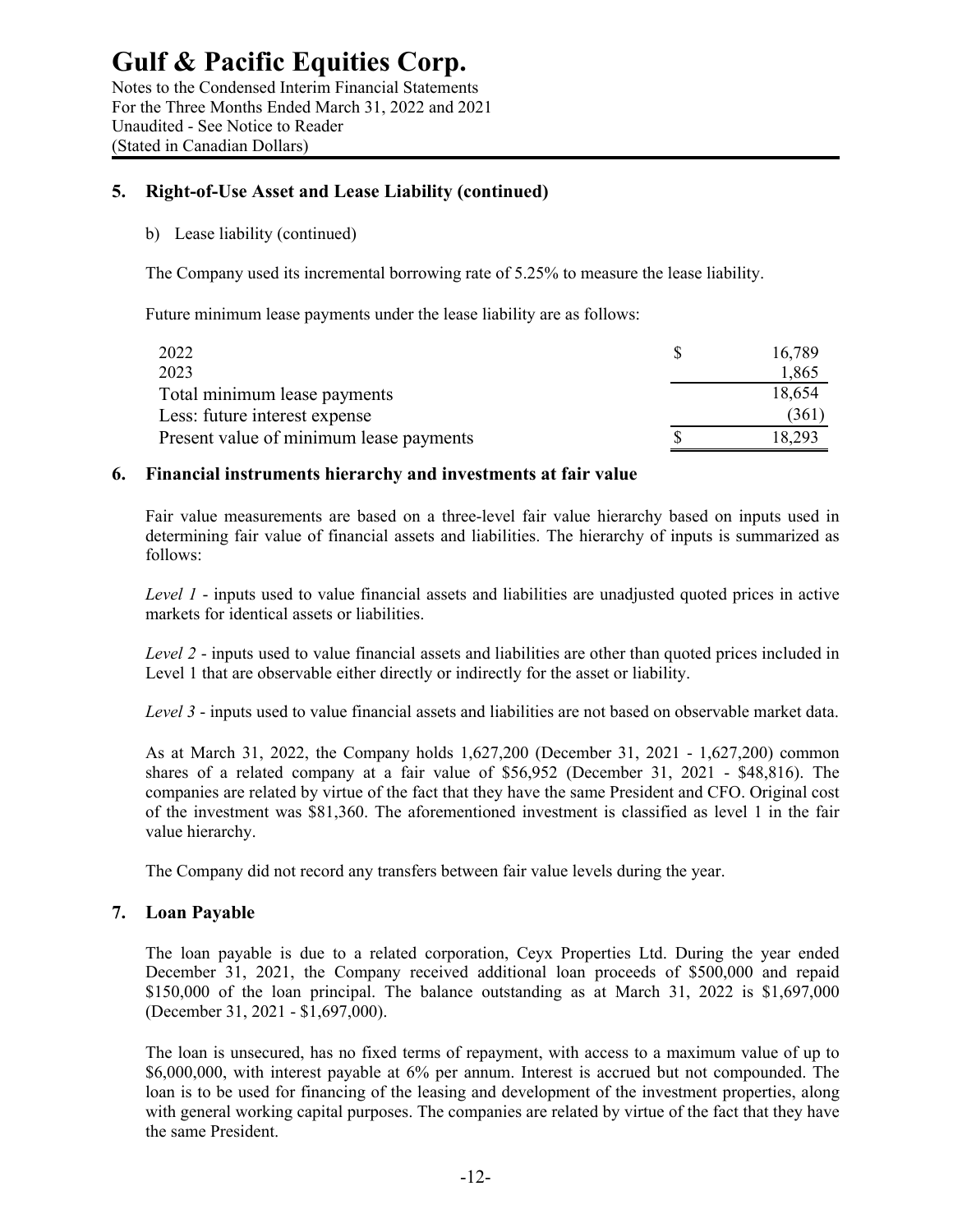Notes to the Condensed Interim Financial Statements For the Three Months Ended March 31, 2022 and 2021 Unaudited - See Notice to Reader (Stated in Canadian Dollars)

### **8. Government Loan Payable**

On February 2, 2021, the Company obtained a \$40,000 interest-free loan from the Government of Canada under the Canada Emergency Business Account ("CEBA") COVID-19 Economic Response Plan. The loan is interest free until December 31, 2022. If the Company has repaid at least \$30,000 of the loan balance by December 31, 2022, the remaining \$10,000 balance is forgiven. If \$30,000 of the loan is not repaid by December 31, 2022, an interest rate of 5% per annum is charged on the remaining balance with interest payable on the last day of each month and the outstanding loan balance payable in full by December 31, 2025. The \$40,000 of loan proceeds were initially recorded at fair value of \$27,331 using an effective rate of 5% to determine the fair value of the interest-free period. The difference between the amount received in cash and the related fair value was recognized as a government grant on the statements of income and comprehensive income.

On April 14, 2021, the Company obtained an additional \$20,000 of loan proceeds as part of the expansion of the CEBA program. The terms of the CEBA program were amended such that if the Company has repaid at least \$40,000 of the loan balance by December 31, 2022, the remaining \$20,000 balance is forgiven. The additional \$20,000 loan proceeds were initially recorded at fair value of \$9,197 using an effective rate of 5% to determine the fair value of the interest-free period. The difference between the amount received in cash and the related fair value was recognized as a government grant on the statements of statements of income and comprehensive income.

During the three months ended March 31, 2022, the repayment deadline for the CEBA loan to qualify for the partial loan forgiveness was extended from December 31, 2022 to December 31, 2023. An adjustment in the fair value of the loan resulted in a gain of \$1,814 on the condensed interim statement of income and comprehensive income.

The summary of the residual value of the loan is as follows:

|                                          | March 31,<br>2022 | December 31,<br>2021 |
|------------------------------------------|-------------------|----------------------|
| <b>Balance - beginning of the period</b> | 38,099            | S                    |
| Loan received                            |                   | 60,000               |
| Fair value adjustment                    | (1,814)           | (23, 472)            |
| Payments                                 |                   |                      |
| Interest accretion                       | 444               | 1,571                |
| <b>Balance - end of the period</b>       | 36,729            | 38,099               |

As at March 31, 2022, the government loan payable has a face value of \$60,000 (December 31, 2021  $-$  \$60,000).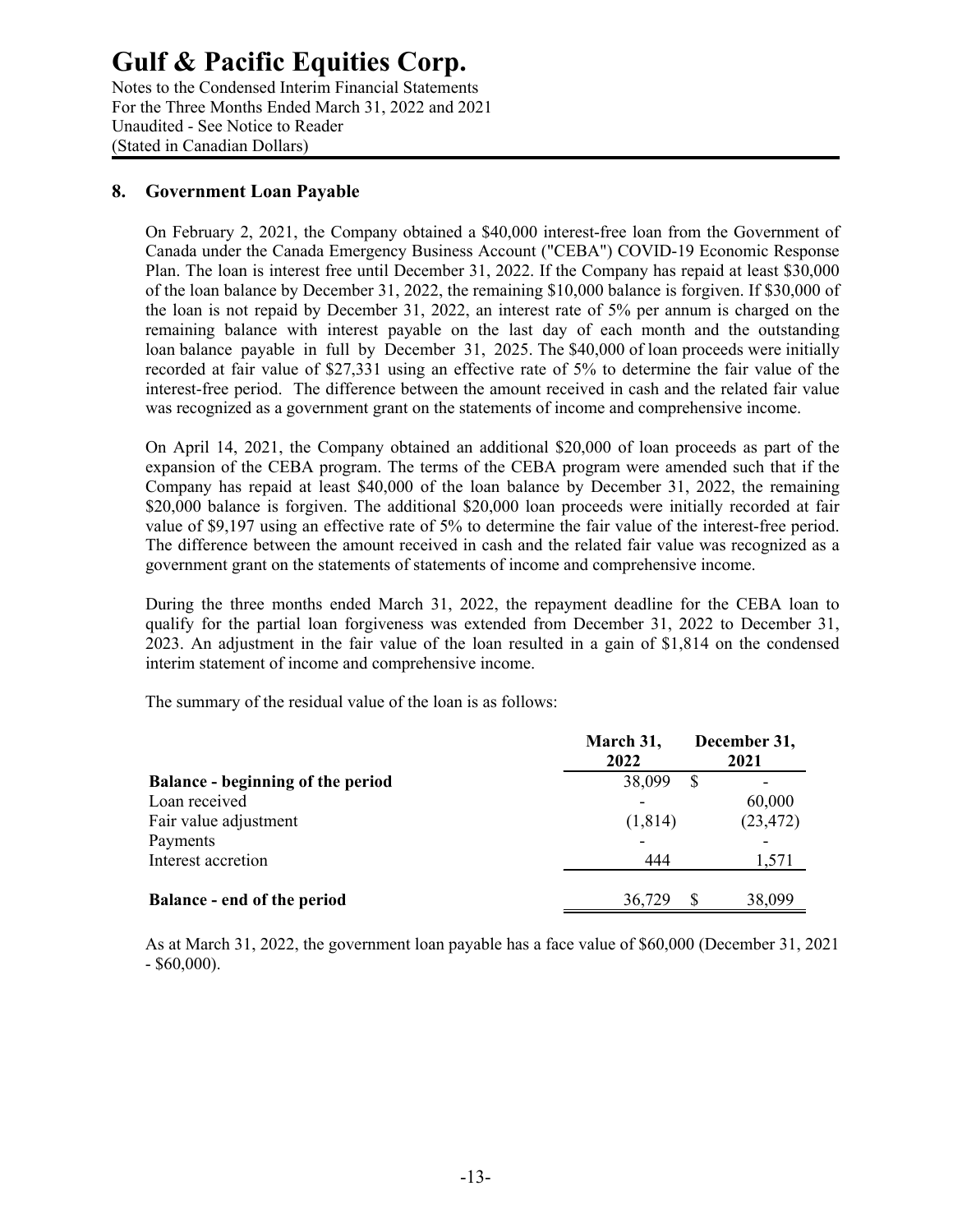Notes to the Condensed Interim Financial Statements For the Three Months Ended March 31, 2022 and 2021 Unaudited - See Notice to Reader (Stated in Canadian Dollars)

### **9. Reconciliation of movements of liabilities to cash flows arising from financing activities**

|                                      | <b>Mortgages</b><br>Payable |               | Loan<br>Payable | Interest<br>payable      |  |
|--------------------------------------|-----------------------------|---------------|-----------------|--------------------------|--|
| <b>Balance - January 1, 2022</b>     | \$                          | 19,272,565 \$ | $1,697,000$ \$  | 1,588,050                |  |
| Proceeds                             |                             | 3,000,000     |                 |                          |  |
| Payment of principal                 |                             | (283, 323)    |                 |                          |  |
| Addition of deferred financing costs |                             | (5,000)       |                 | $\overline{\phantom{a}}$ |  |
| Amortized deferred financing costs   |                             | 853           |                 | -                        |  |
| Interest expense                     |                             | 326,516       |                 | 25,106                   |  |
| Interest paid                        |                             | (244, 469)    |                 |                          |  |
| Accrued interest                     |                             | (82,047)      |                 |                          |  |
| <b>Balance - March 31, 2022</b>      | \$                          | 21,985,095 \$ | 1,697,000 \$    | 1,613,156                |  |

As at March 31, 2022, interest payable of \$1,613,156 (December 31, 2021 - \$1,588,050) is included in accounts payable and accrued liabilities.

As at March 31, 2022, accrued interest of \$82,047 (December 31, 2021 - \$Nil) on the mortgages payable is included in accounts payable and accrued liabilities.

#### **10. Share capital and earnings per share**

#### a) Share Capital

The Company is authorized to issue unlimited preference shares and unlimited common shares. The number of issued and outstanding common shares at March 31, 2022 is as follows:

| <b>Common shares</b>                                                          | <b>Number</b> | Amount    |
|-------------------------------------------------------------------------------|---------------|-----------|
| Shares outstanding - January 1, 2021, December 31, 2021<br>and March 31, 2022 | 21,290,685    | 7,453,322 |

b) Earnings per share

For the three months ended March 31, 2022, basic earnings per share has been calculated using the weighted average number of shares outstanding of 21,290,685 (2021 - 21,290,685) and diluted earnings per share has been calculated using weighted average number of shares outstanding of 21,665,135 (2021 - 21,290,685) and includes 403,738 (2021 - Nil) unexercised weighted average dilutive options.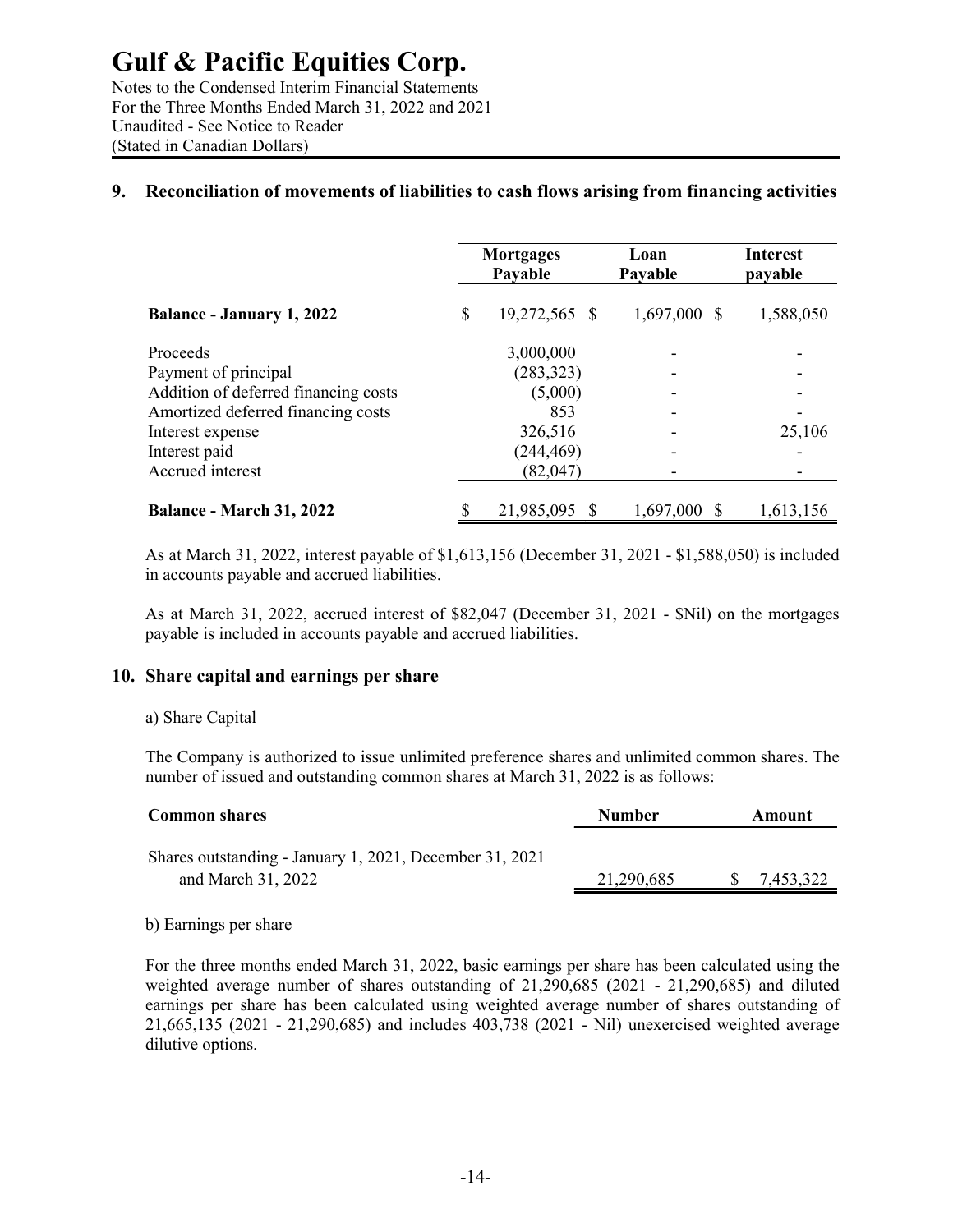Notes to the Condensed Interim Financial Statements For the Three Months Ended March 31, 2022 and 2021 Unaudited - See Notice to Reader (Stated in Canadian Dollars)

#### **10. Share capital and earnings per share (continued)**

b) Earnings per share (continued)

|                                                    |    | March 31,<br>2022 | March 31,<br>2021 |
|----------------------------------------------------|----|-------------------|-------------------|
| Net income                                         | \$ | 3,079 \$          | 117,666           |
| Basic weighted average common shares outstanding   |    | 21,290,685        | 21,290,685        |
| Basic & Diluted earnings per share                 |    |                   | 0.01              |
| Basic weighted average common shares outstanding   |    | 21,290,685        | 21,290,685        |
| Effect of unexercised dilutive options             |    | 403,738           |                   |
| Diluted weighted average common shares outstanding |    | 21,694,423        | 21,290,685        |
| Diluted earnings per share                         |    |                   | 0.01              |

#### **11. Share-based compensation**

a) The Stock Option Plan reserves a maximum of 10% of the issued and outstanding shares of the Company (determined at the time of the stock option grant) for issuance upon the exercise of stock options granted pursuant to the Stock Option Plan. Stock options granted have a term that does not exceed 10 years and the exercise prices and vesting provisions are determined by the Board of Directors.

A summary of the status of the Company's Plan as at March 31, 2022 and December 31, 2021 and the changes during the years is presented below:

|                                                        | 2022           |    |                                                  | 2021                  |   |                                                  |  |
|--------------------------------------------------------|----------------|----|--------------------------------------------------|-----------------------|---|--------------------------------------------------|--|
|                                                        | <b>Options</b> |    | Weighted<br>Average exercise<br>price per option | <b>Options</b>        |   | Weighted<br>Average exercise<br>price per option |  |
| Outstanding and<br>exercisable, beginning of<br>period | 1,580,000      | \$ | 0.223                                            | 873,500               | S | 0.267                                            |  |
| Granted/vested<br>Forfeited<br>Expired                 |                |    |                                                  | 900,000<br>(193, 500) |   | 0.180                                            |  |
| Outstanding and<br>exercisable, end of period          | 1,580,000      | \$ | 0.223                                            | 1,580,000             |   | 0.223                                            |  |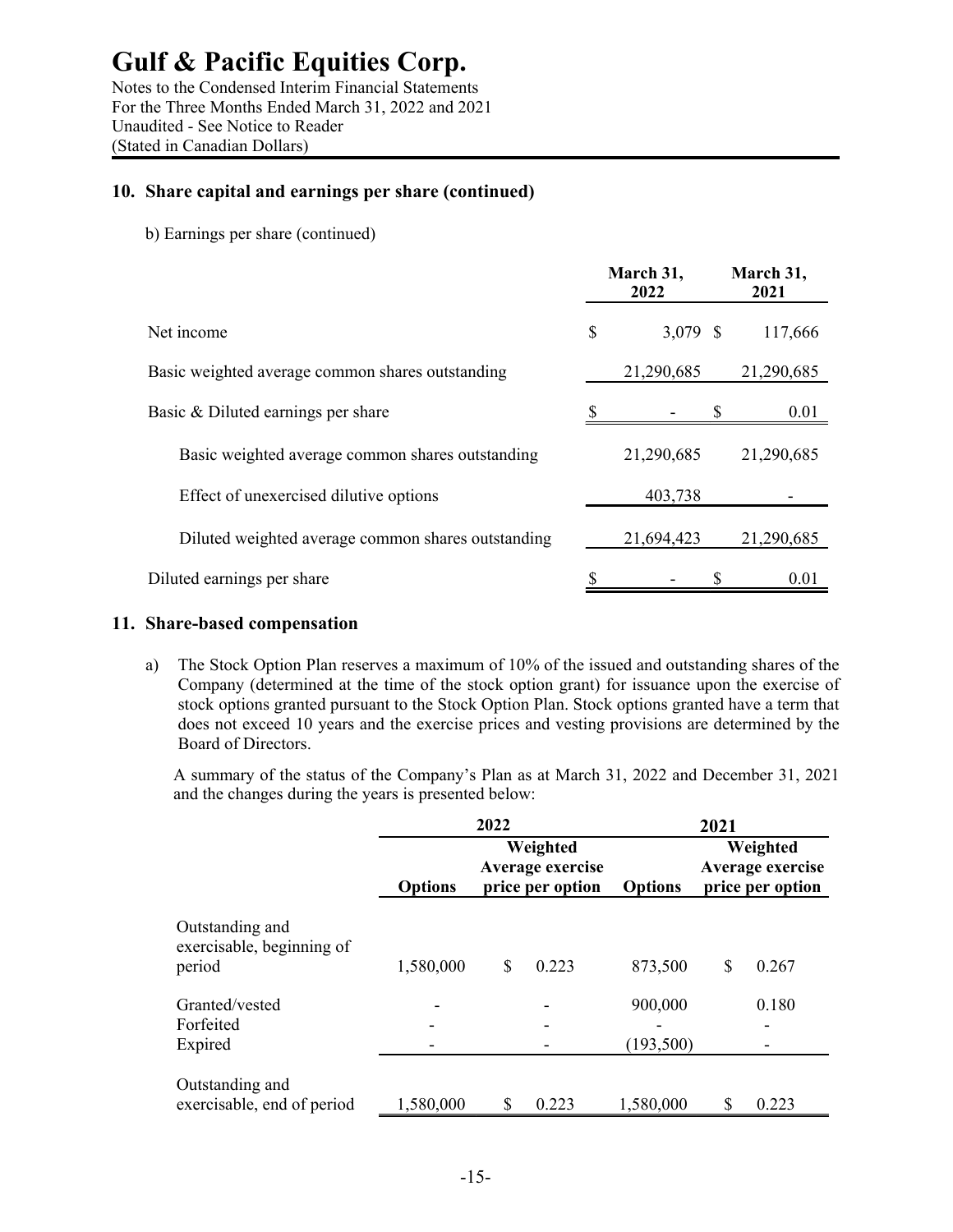Notes to the Condensed Interim Financial Statements For the Three Months Ended March 31, 2022 and 2021 Unaudited - See Notice to Reader (Stated in Canadian Dollars)

#### **11. Share-based compensation (continued)**

On April 23, 2021, the Company granted and issued an aggregate of 900,000 stock options to the Company's directors and officers. The stock options were granted in accordance with the Company's stock option plan and are exercisable for a period of ten (10) years from the date of issuance at an exercise price of \$0.18 per share. The stock options vested immediately upon issuance.

The share-based compensation expense for options issued to directors, officers and employees was determined based on the estimated fair value of the options at the grant date based on the Black-Scholes option pricing model, with the following assumptions:

| Expected dividend yield | Nil      |
|-------------------------|----------|
| Risk-free interest rate | $1.61\%$ |
| Expected life           | 10 years |
| Expected volatility     | 84%      |
| Stock price             | \$0.18   |

Expected volatility is based on the historical volatility of the Company.

During the year ended December 31, 2021, 193,500 stock options expired unexercised.

b) As at March 31, 2022, options which had been granted to certain directors, officers, employees and consultants to purchase common shares of the Company subject to various requirements were outstanding as follows:

| Outstanding | <b>Exercisable</b> | Year of grant | <b>Exercise price</b><br>per option | <b>Expiry date</b> |
|-------------|--------------------|---------------|-------------------------------------|--------------------|
| 330,000     | 330,000            | 2012          | \$<br>0.260                         | April 30, 2022     |
| 200,000     | 200,000            | 2014          | \$<br>0.370                         | April 25, 2024     |
| 150,000     | 150,000            | 2017          | \$<br>0.205                         | April 26, 2027     |
| 900,000     | 900,000            | 2021          | \$<br>0.180                         | April 23, 2031     |
| 1,580,000   | 1,580,000          |               |                                     |                    |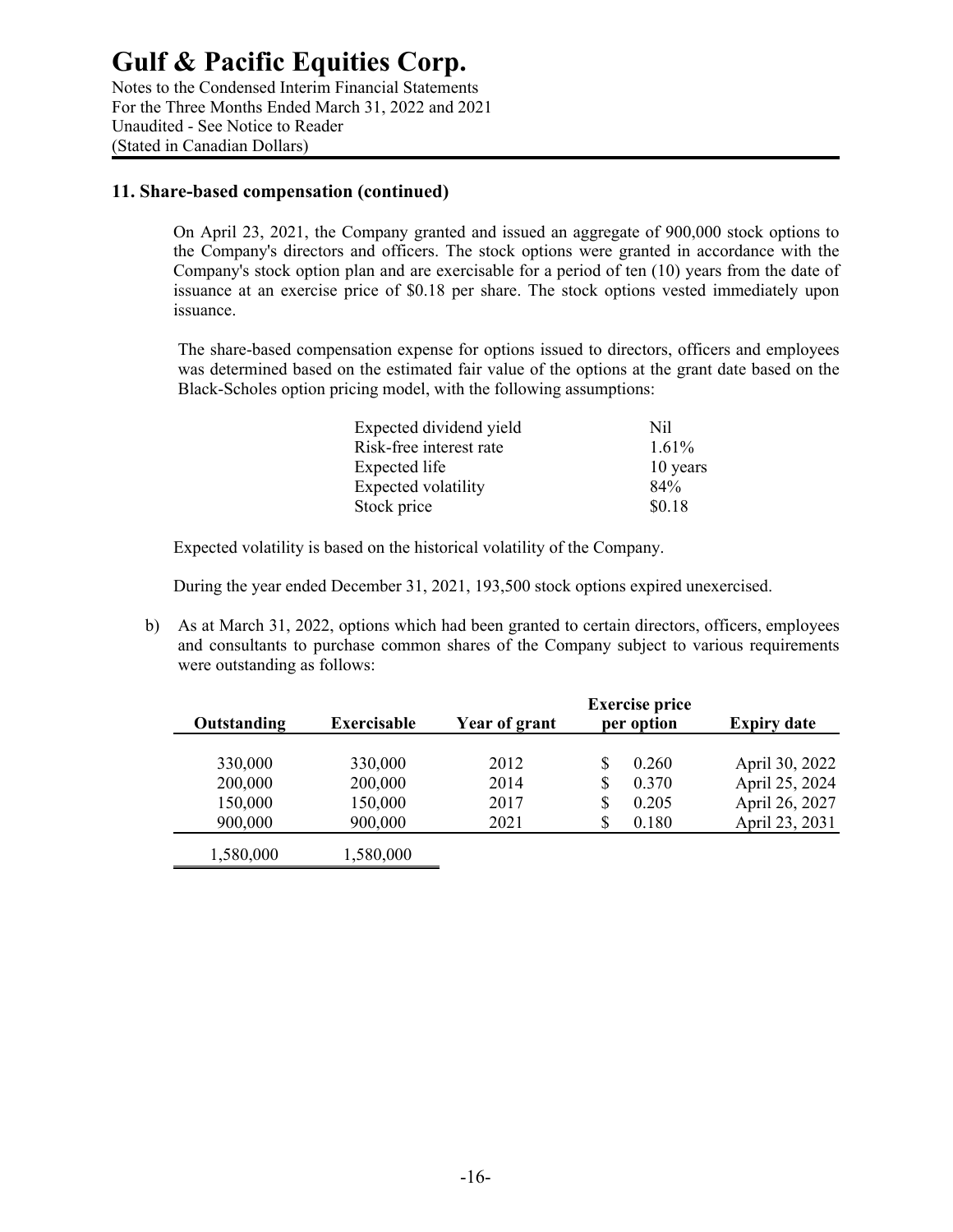Notes to the Condensed Interim Financial Statements For the Three Months Ended March 31, 2022 and 2021 Unaudited - See Notice to Reader (Stated in Canadian Dollars)

### **12. Financial Instruments and Risk Management**

#### **Fair Value**

The Company's cash, accounts receivable, other assets and other financial liabilities, which includes loan payable, government loan payable, and accounts payable and accrued liabilities, are carried at amortized cost, which approximates fair value due to their short-term nature. Such fair value estimates may not necessarily be indicative of the amounts that the Company might pay or receive in actual market transactions.

Management has determined that the fair value of mortgages payable does not differ from its carrying value as underlying interest rates are not materially different than current market conditions. The valuation method is classified as level 2 on the fair value hierarchy. The Company has no financial instruments at level 3.

The Company is exposed to the following risks as a result of holding financial instruments: market risk (i.e. interest rate risk, currency risk and other price risks that impact the fair values of financial instruments); credit risk; and liquidity risk.

The following is a description of these risks and how they are managed:

#### **Market Risk**

Market risk is defined for these purposes as the risk that the fair value or future cash flows of a financial instrument held by the Company will fluctuate because of changes in market prices. Market risk includes the risk of changes in interest rates, currency exchange rates and changes in market prices due to factors other than interest rates or currency exchange rates such as changes in equity prices, commodity prices or credit spreads.

The Company has fixed rate mortgages and as a result, fluctuations in interest rates does not have a significant impact on the Company as at March 31, 2022 and December 31, 2021. The Company is subject to fair value risk on its fixed rate mortgages.

#### **Credit Risk**

Credit risk arises from the possibility that tenants may experience financial difficulty and be unable to fulfil their lease commitments. The Company mitigates this risk of credit loss by diversifying its tenant mix and by limiting its exposure to any one tenant. The Company believes that the credit risk of trade accounts receivable is minimal as the balance receivable is limited to the amount receivable as at March 31, 2022 of \$287,296 (December 31, 2021 - \$275,144).

Rent and common area and realty tax recoveries are past due when a tenant has failed to make a payment when contractually due. As at March 31, 2022, rent past due amounts to \$176,432 (December 31, 2021 - \$160,763).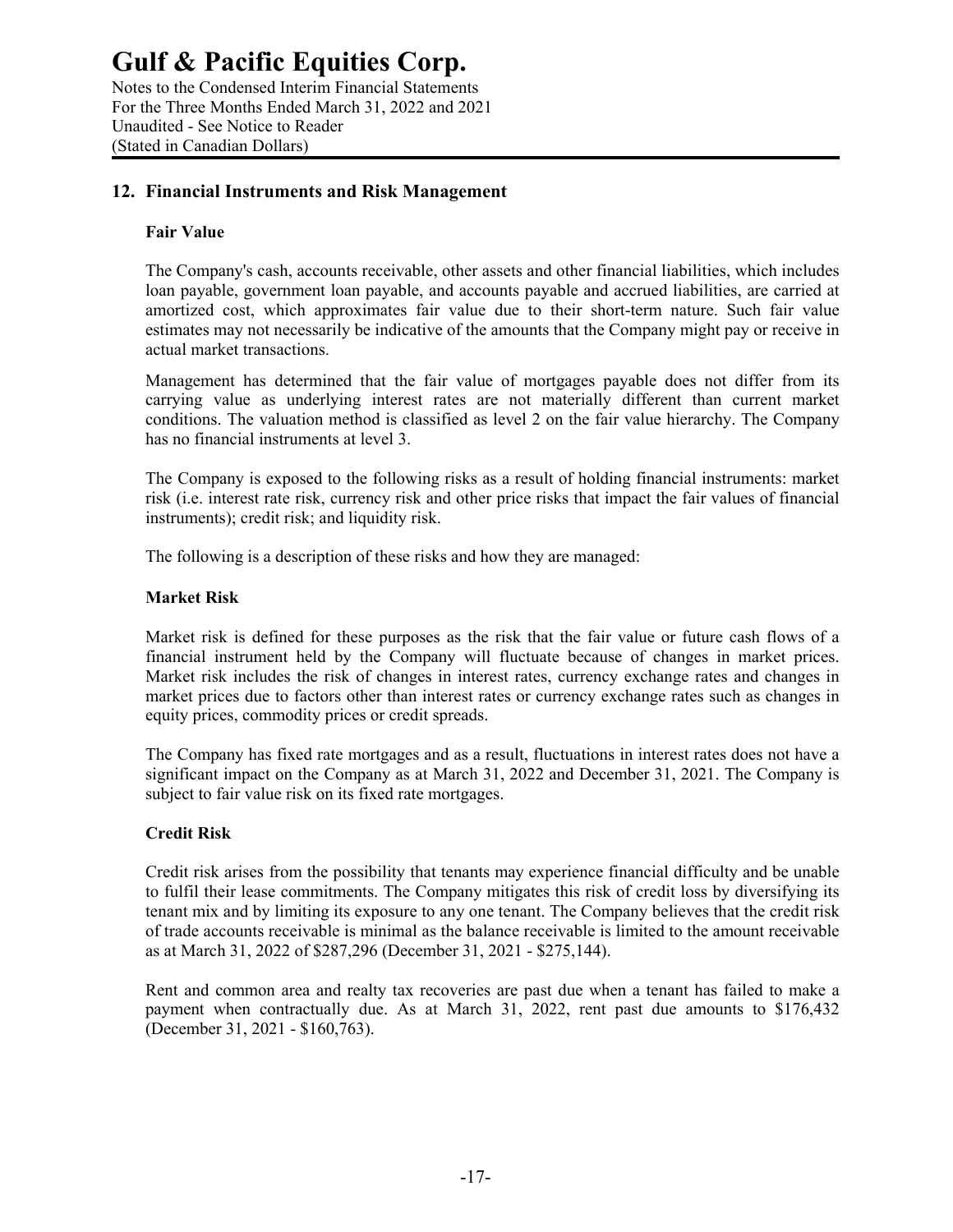Notes to the Condensed Interim Financial Statements For the Three Months Ended March 31, 2022 and 2021 Unaudited - See Notice to Reader (Stated in Canadian Dollars)

### **12. Financial Instruments and Risk Management (continued)**

#### **Equity Risk**

The Company is exposed to price risk with respect to equity prices. Equity price risk is defined as the potential adverse impact on the Company's earnings due to movements in individual equity prices or general movements in the level of the stock market. The Company's investment in the common shares of a related company, Plato Gold Corp., is subject to fair value fluctuations arising from changes in the equity market. At March 31, 2022, should the equity prices of the Company's holdings increase or decrease by 5%, the impact on net income would be approximately \$2,848 (December 31, 2021 - \$2,441).

### **Liquidity Risk**

Liquidity risk is the risk that the Company will not be able to meet its financial obligations as they become due. The Company manages liquidity risk through the management of its capital structure and financial leverage, as outlined in note 13. It also manages liquidity risk by continuously monitoring actual and projected cash flows. The Board of Directors reviews and approves the Company's operating and capital budgets, as well as any material transactions out of the ordinary course of business. The Company is subject to the risk associated with debt financing, including the ability to refinance indebtedness at maturity. The Company believes these risks are mitigated through the use of long-term debt with maturities over an extended period of time.

As at March 31, 2022, the Company's financial liabilities include accounts payable and accrued liabilities, loan payable, lease liability, government loan payable and mortgages.

### **13. Capital Management**

The Company's objectives when managing capital are:

- a) to safeguard the entity's ability to continue as a going concern, so that it can continue to provide returns for shareholders and benefits to other stakeholders, and
- b) to provide adequate return to shareholders by obtaining an appropriate amount of debt commensurate with the level of risk, to reduce after-tax cost of capital.

The Company sets the amount of capital in proportion to risk. The Company includes equity in its definition of capital. Equity is comprised of share capital, contributed surplus and retained earnings. The Company manages its capital structure and makes adjustments in light of changes in economic conditions and the risk characteristic of underlying assets. In order to maintain or adjust capital structure, the Company may repurchase shares, return capital to shareholders, issue new shares or sell assets to reduce debt.

The Company's objective is met by retaining adequate liquidity to provide for the possibility that cash flows from assets will not be sufficient to meet future cash flow requirements.